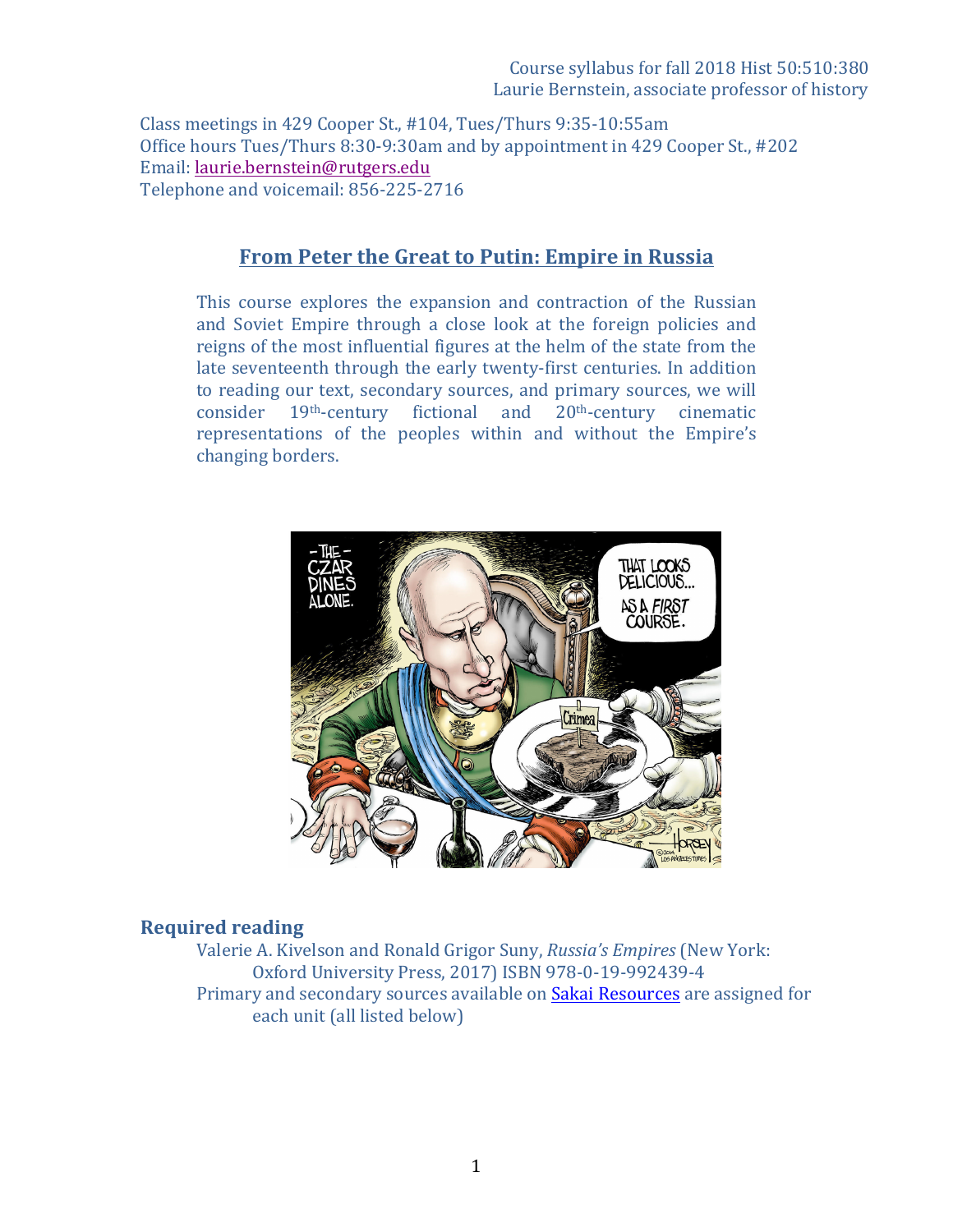## **Requirements1**

*Conduct, attendance, and participation (10 points)*

You are expected to attend every class, to arrive on time, to come prepared in terms of the reading and writing assignments, and to participate civilly in class discussions. You are also expected to remain in the classroom during our sessions – exceptions will be made for emergencies *so long as Dr. Bernstein is notified in advance.* Electronic and mobile devices are to be turned off and to be kept out of reach during class time – exceptions will be made if you are in the midst of a family emergency *so long as Dr. Bernstein is notified in advance*. Please be courteous and inform Dr. Bernstein by email or voicemail prior to class if you will not be able to attend. *NB:* Please keep in mind that communications with professors should not be treated as texts among friends, but as formal and professional correspondence. In other words, written communications should begin with a polite address, they should be written carefully and grammatically, and they should be signed with your full name.

## *Comments on Kivelson & Suny* (30 *points*)

Before the start of each class that has a reading assignment from Kivelson  $&$ Suny, you are to submit via Sakai Assignments carefully written comments that (1) put something particularly striking from the reading *in your own words* (with page references inside parentheses); (2) articulate why you find this fact or idea so interesting in terms of historical questions about the Russian or Soviet empire; and (3) raise a relevant question for our class discussion. Each set of comments is worth up to 3 points. **See Sakai** Assignments for the precise guidelines on expectations and grading.

*Short papers on our secondary sources* (35 *points*)

Before the start of each class with an assignment from our secondary sources, you are to turn in a carefully written short paper on Sakai Assignments that summarizes and explains the author's overall argument in the article *in your own words*, and then and comments on how the author's main idea (his or her "*argument*") agrees with and/or disagrees with what you have read in Kivelson & Suny. You may revise and resubmit your first three papers within one week of receiving suggestions for consideration of a higher grade. Each paper is worth up to 5 points. **See Sakai Assignments for** *the precise guidelines on expectations and grading.* 

*Short quizzes on the three short stories* (9 *points*)

 

Before the start of each class with a reading assignment by the authors Pushkin, Tolstoy, and Turgeney, there will be a short quiz to make sure you have come prepared for our class discussion of these sources.

*Oral presentation on a contemporary source* (10 *points*)

On November 29 and December 4, students will be responsible for guiding the class through a *reliable* contemporary article on Putin's policy toward non-Russian nationalities who were once or who still remain part of the

 $1$  Please keep in mind that a syllabus is like a contract: it tells you what you should expect from this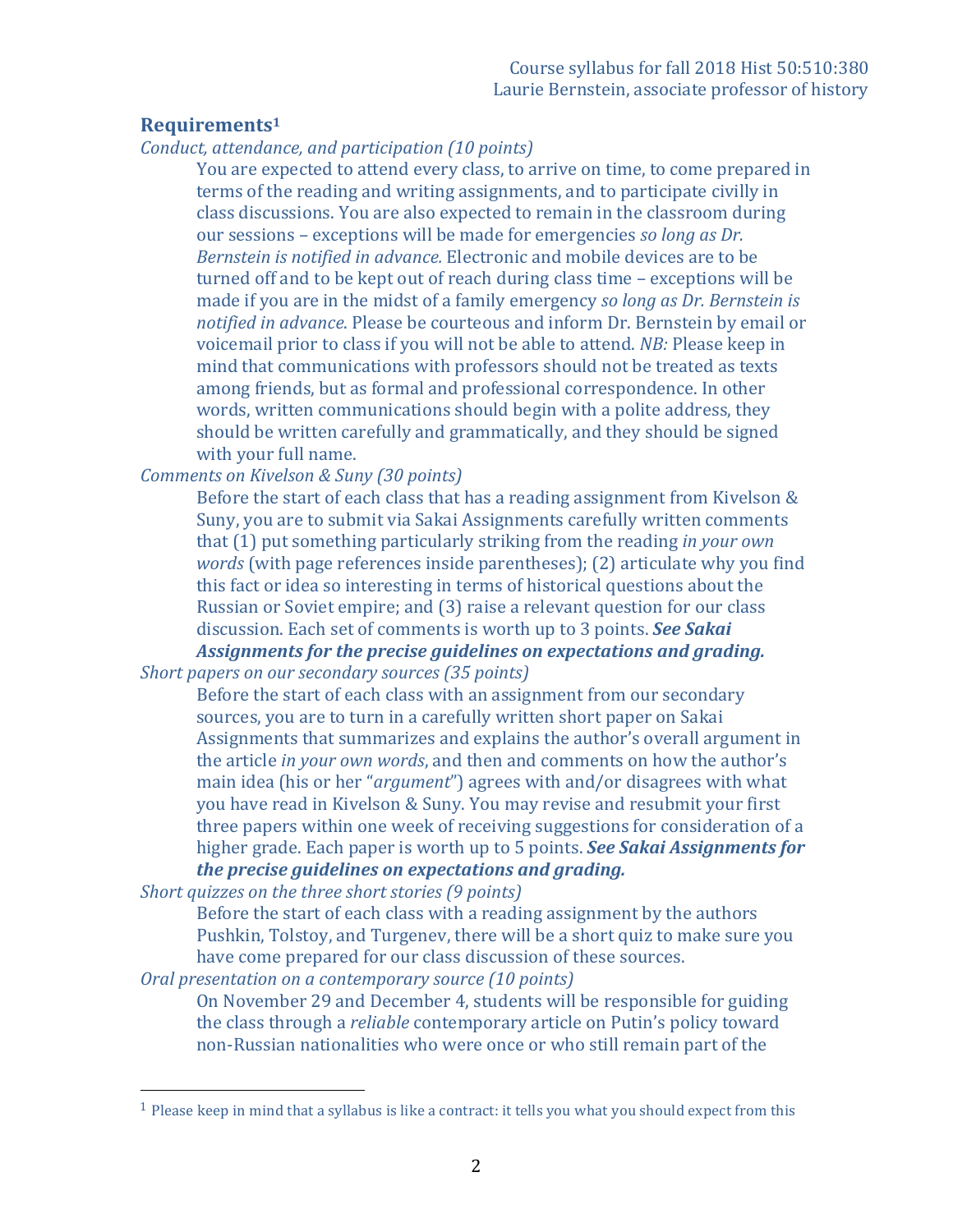Russian/Soviet Empire. See Sakai Assignments for the precise quidelines *on expectations and grading.*

*Final exam (10) points)<sup>2</sup>* 

From 8-11 am on Thursday, December 20, there will be a final exam on the course as a whole.

**Students with documented disabilities should contact our Office of Disability Services for reasonable accommodations and services. Call the** *coordinator Timothy Pure (856-225-6442)* or email him at *tpure@rutgers.edu.*

## **General education and learning goals**

This course fulfills the GLOBAL COMMUNITIES (GCM) requirement for General *Education and will introduce you to the diverse ways in which humans have organized their social relations. You will learn about:*

the interconnectedness of Russia with its surrounding territories and peoples (GCM1);

how racial, ethnic, and national differences were perceived, represented, and addressed by rulers of the Russian and Soviet states at specific historical moments (GCM3); and

the impact of policies and practices of Russia's most influential leaders toward the nations and peoples in and beyond their midst (GCM 5).

*In addition, you will learn:*

the basic contours of Imperial, Soviet, and post-Soviet history;

how historians approach questions of cultural expansion, ethnocentricism, and geopolitics;

how historians interpret primary sources; and how historians read and assess secondary sources.

\*\*\*\*\*\*\*\*\*\*\*\*\*\*\*\*\*\*\*\*\*\*\*

# **Introduction to the Russian Empire**

*Tuesday, September 4* Introduction to the course

*Thursday, September 6*

 

Read and be prepared to discuss Kivelson & Suny, Introduction (Thinking about Empire), and Chapter Three (Disrupting the Easy Road from Empire to Nation-State: A Theoretical Interlude)

\*Prior to class, turn in comments on the Introduction and/or Chapter Three via Sakai Assignments*<sup>3</sup>*

<sup>&</sup>lt;sup>2</sup> The total number of possible points for this course equal 104, giving you the opportunity to miss an assignment and/or raise your grade.

 $3$  All reading and writing assignments are due on the day listed on the syllabus.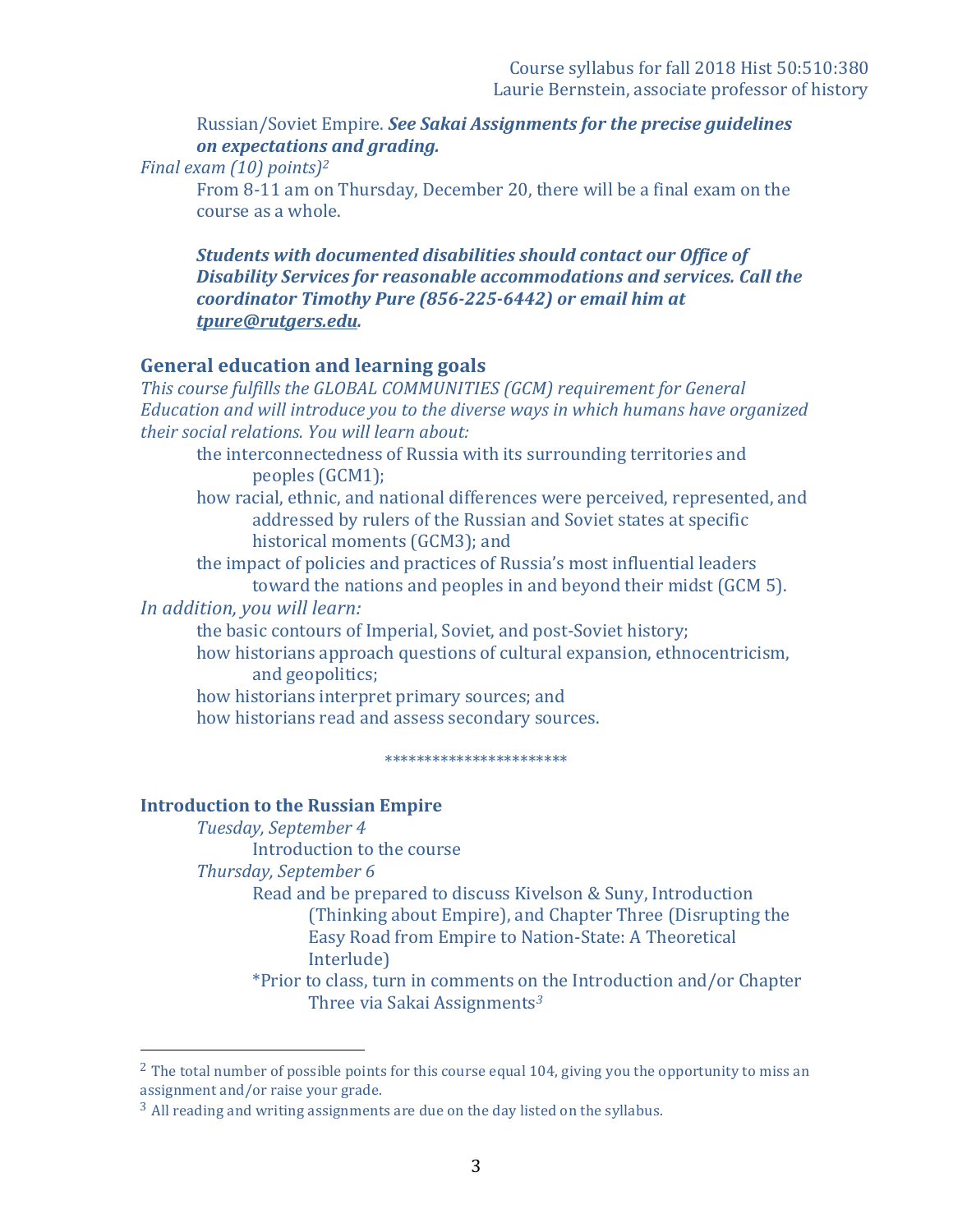#### **Peter the Great (on throne 1682-1725)**

*Tuesday, September 11*

Read and be prepared to discuss Kivelson & Suny, Chapter Four (Responsive Rule and Its Limits: Force and Sentiments in the Eighteenth Century)

\*Prior to class, turn in comments on Chapter Four via Sakai **Assignments** 

*Thursday, September 13*

Read on Sakai Resources and be prepared to discuss: Brian J. Boeck, "When Peter I Was Forced to Settle for Less: Coerced Labor and Resistance in a Failed Russian Colony (1695-1711)," The *Journal of Modern History*, v. 80, no. 3 (September 2008): 485-514

\*Prior to class, turn in short paper on Boeck via Sakai Assignments *Tuesday, September 18*

Read on Sakai Resources and be prepared to discuss the following primary sources:

> 1) "Peter Accepts the Imperial Title, 1721," from *Major Problems in the History of Imperial Russia, ed. James* Cracraft (Lexington, MA: D.C. Heath and Company), 113-114

2) "P.P. Shafirov Justifies the Empire, 1717," from *Major Problems*, ed. Cracraft, 245-248

3) Alexander Pushkin, "A Prisoner in the Caucasus" \*Short quiz on Pushkin

### **Catherine the Great (on throne 1762-1796)**

*Thursday, September 20* 

Read and be prepared to discuss Kivelson & Suny, Chapter Five (Russians' Identities in the Eighteenth Century: A Multitude of Possibilities)

\*Prior to class, turn in comments on Chapter Five via Sakai **Assignments** 

*Tuesday, September 25*

Read on Sakai Resources and be prepared to discuss: John D. Klier, "The Ambiguous Legal Status of Russian Jewry in the Reign of Catherine II," Slavic Review, v. 35, no. 3 (September 1976): 504-517

\*Prior to class, turn in short paper on Klier via Sakai Assignments *Thursday, September 27*

Read on Sakai Resources and be prepared to discuss the following primary sources:

> 4) "Russia Annexes Crimea: Potemkin's Memorandum to Catherine II Urging Annexation, 1780," from *Major Problems*, ed. Cracraft, 249-250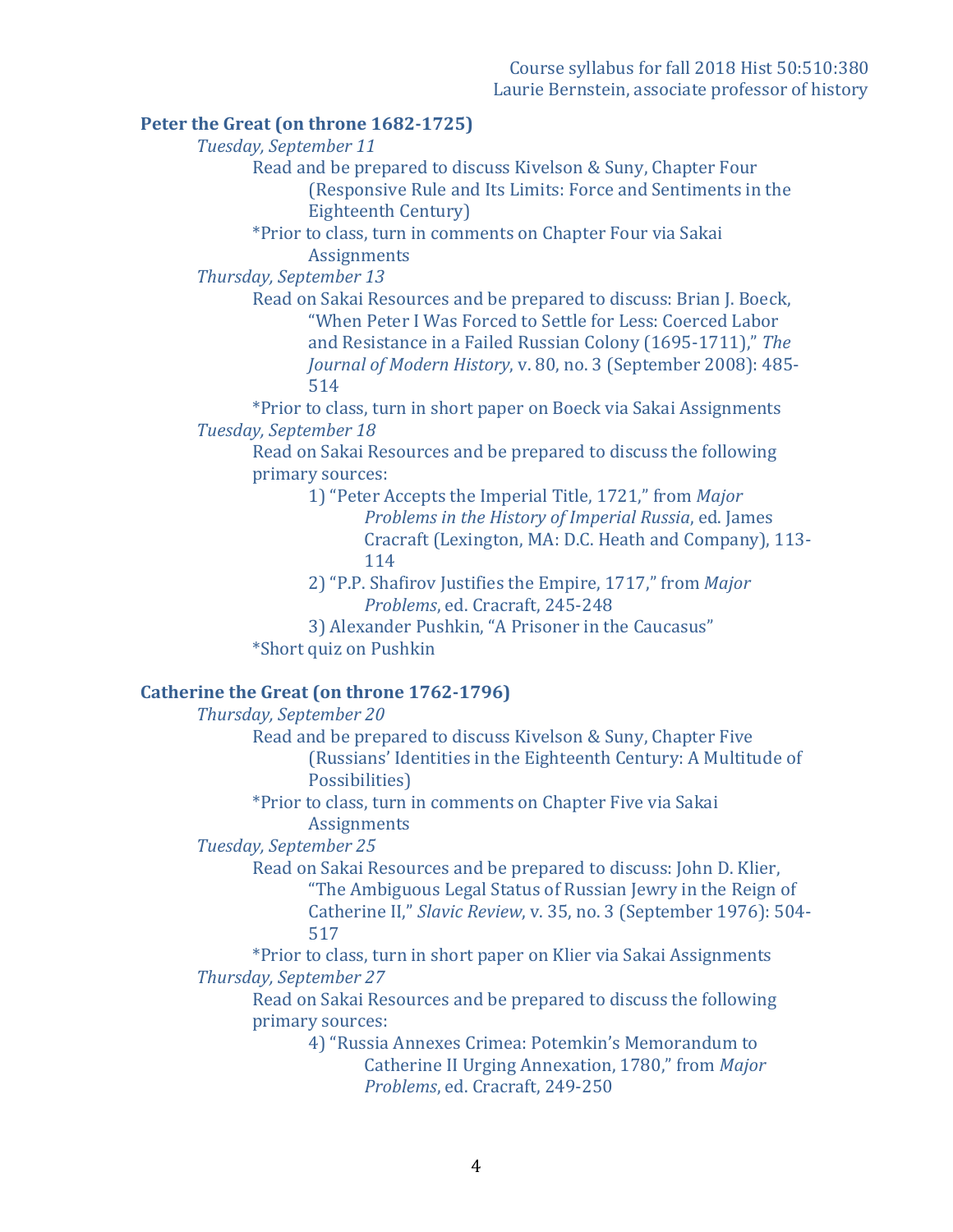Course syllabus for fall 2018 Hist 50:510:380 Laurie Bernstein, associate professor of history

5) "Catherine's Manifesto Proclaiming the Annexation, 1783," from *Major Problems*, ed. Cracraft, 250-251 6) Leo Tolstoy, "A Prisoner of the Caucasus" \*Short quiz on Tolstoy

### **Nicholas I (on throne 1825-1855)**

*Tuesday, October 2* Read and be prepared to discuss Kivelson & Suny, Chapter Six (Imperial Russia in the Moment of the Nation: 1801-1855) \*Prior to class, turn in comments on Chapter Six via Sakai **Assignments** *Thursday, October 4* Read on Sakai Resources and be prepared to discuss: Michael Khodarkovsky, "The Return of Lieutenant Atarshchikov: Empire and Identity in Asiatic Russia," Ab Imperio, v. 1 (2009): 149-164 \*Prior to class, turn in short paper on Khodarkovsky via Sakai **Assignments** *Tuesday, October 9* Read on Sakai Resources and be prepared to discuss the following primary sources: 7) Peter Chaadayey, "Russia and the World," from The Mind of *Modern Russia: Historical and Political Thought of* 

*Russia's Great Age, ed. Hans Kohn (New York: Harper &* Row, 1955), 38-46

8) Ivan Turgenev, "The Yid" \*Short quiz on Turgenev

## The last Romanovs (Alexander II on throne 1855-1881, Alexander III on **throne 1881-1894, Nicholas II on throne 1894-1917)**

*Thursday, October 11*

Read and be prepared to discuss Kivelson & Suny, Chapter Seven (War, Reforms, Revolt, and Reaction)

\*Prior to class, turn in comments on Chapter Seven via Sakai **Assignments** 

*Tuesday, October 16*

Viewing of *The Yellow Ticket* (46 minutes – Victor Janson and Eugen Illés, 1918) Link to The Yellow Ticket

Read and be prepared to discuss Kivelson & Suny, Chapter Eight (Imperial Anxieties: 1905-1914)

\*Prior to class, turn in comments on Chapter Eight via Sakai **Assignments** 

**Vladimir Lenin (Chairman, Council of People's Commissars 1917-1924)** *Thursday, October 18*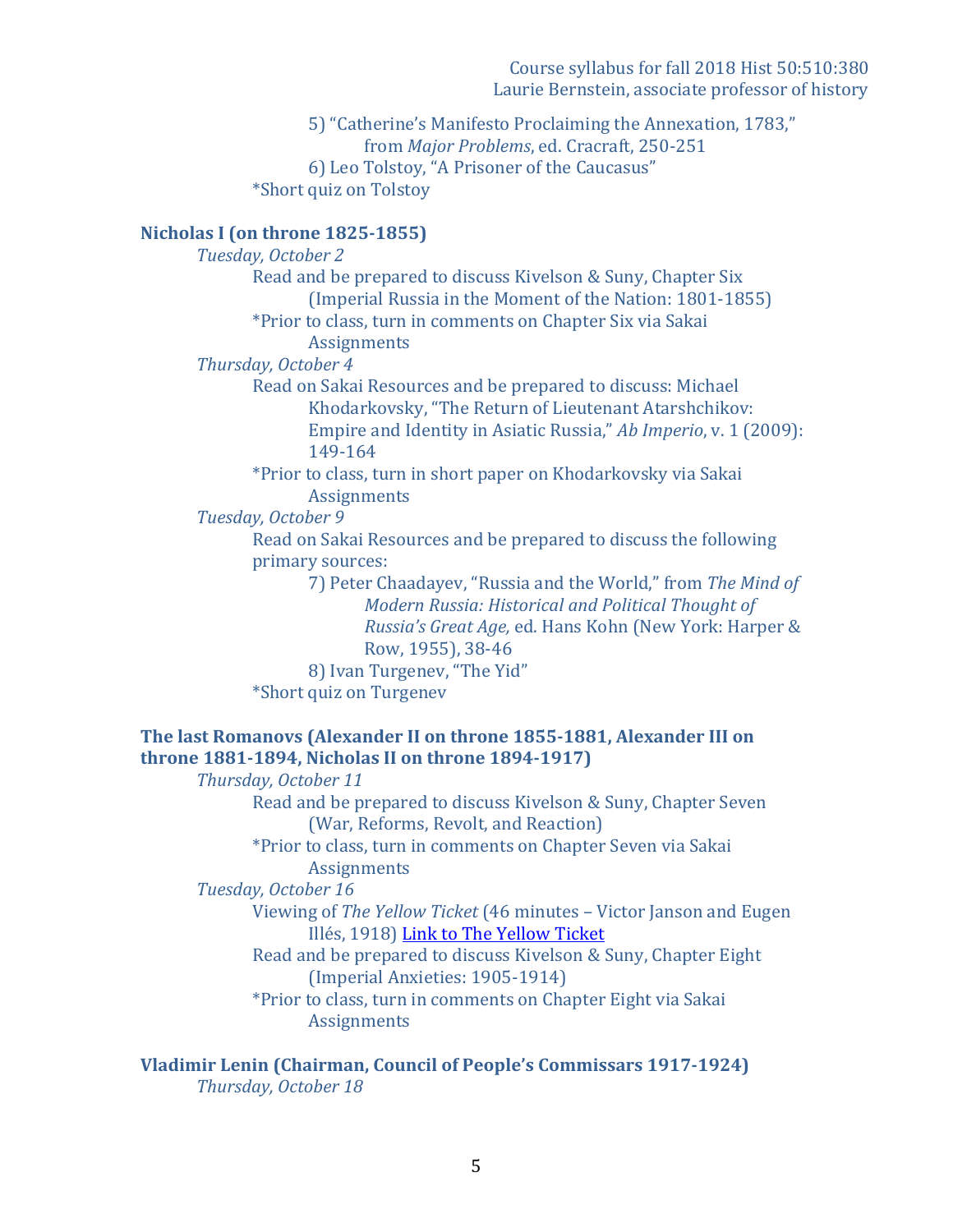Read and be prepared to discuss Kivelson & Suny, Chapter Nine (Clash and Collapse of Empires: 1914-1921)

\*Prior to class, turn in comments on Chapter Nine via Sakai **Assignments** 

*Tuesday, October 23*

Read on Sakai Resources and be prepared to discuss: Roman Szporluk, "Lenin, 'Great Russia,' and Ukraine," *Harvard Ukrainian Studies*, v. 28, nos. 1/4 (2006): 611-626

\*Prior to class, turn in short paper on Szporluk via Sakai Assignments *Thursday, October 25*

Viewing of *Three Songs about Lenin* (61 minutes – Dziga Vertov, 1934) Online through RU Libraries

Read on Sakai Resources and be prepared to discuss the following primary sources:

9) "Declaration of Rights of the Peoples of Russia"

10) "Lenin on the National Question"

#### **Joseph Stalin (General Secretary of the Communist Party 1922-1953)**

*Tuesday, October 30*

Read and be prepared to discuss Kivelson & Suny, Chapter Ten (Making Nations, Soviet Style: 1921-1953)

\*Prior to class, turn in comments on Chapter Ten via Sakai **Assignments** 

*Thursday, November 1*

Read on Sakai Resources and be prepared to discuss: Yuri Slezkine, "The USSR as a Communal Apartment, or How a Socialist State Promoted Ethnic Particularism," Slavic Review, v. 53, no. 2 (Summer 1994): 414-452

\*Prior to class, turn in short paper on Slezkine via Sakai Assignments *Tuesday, November 6*

Viewing of *Salt for Svanetia* (52 minutes - Mikhail Kalatozov, 1930) Online through RU Libraries

Read on Sakai Resources and be prepared to discuss the following primary sources:

- 11) "Stalin on the National Question"
- 12) "Report on the Women's Movement in Uzbekistan (20 June) 1928)" from Douglas Northrop, *Veiled Empire: Gender &* Power in Stalinist Central Asia (Ithaca, NY: Cornell University Press, 2004), 359-364

13) "Threat of the North Atlantic Pact"

### **Mikhail Gorbachev (General Secretary of the Communist Party 1985-1991)**

**Thursday, November 8** 

Read and be prepared to discuss Kivelson & Suny, Chapter Eleven (Imperial Impasses: Reform, Reaction, Revolution)